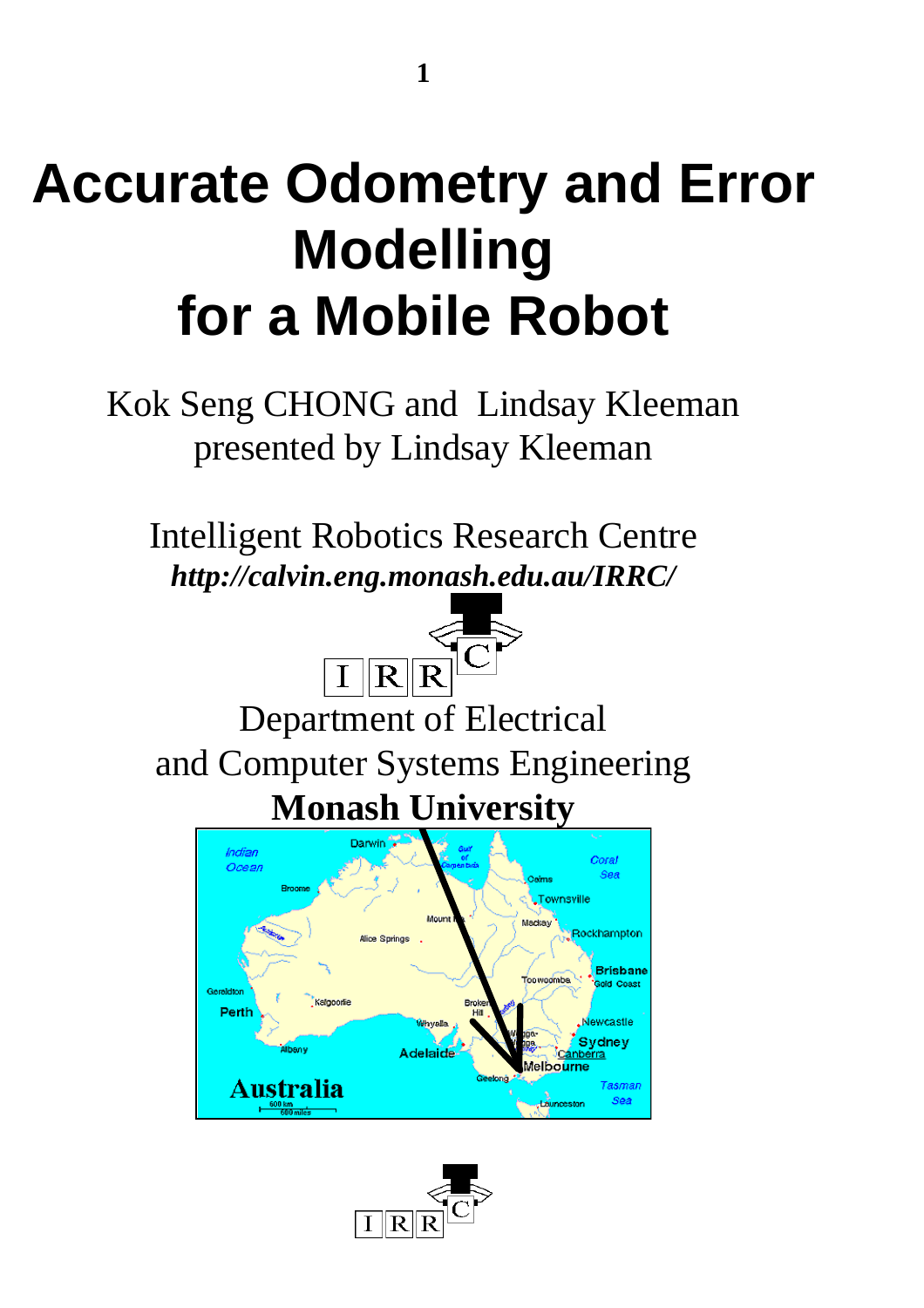# *Introduction to Odometry*



Given a two wheeled robot, odometry estimates position and orientation from left and right wheel velocities as a function of time.

$$
x(t) = x(0) + \int_{0}^{t} \left( \frac{Vright(t) + Vleft(t)}{2} \right) \cos q(t) dt
$$
  

$$
y(t) = y(0) + \int_{0}^{t} \left( \frac{Vright(t) + Vleft(t)}{2} \right) \sin q(t) dt
$$
  

$$
q(t) = q(0) + \int_{0}^{t} \left( \frac{Vright(t) - Vleft(t)}{B} \right) dt
$$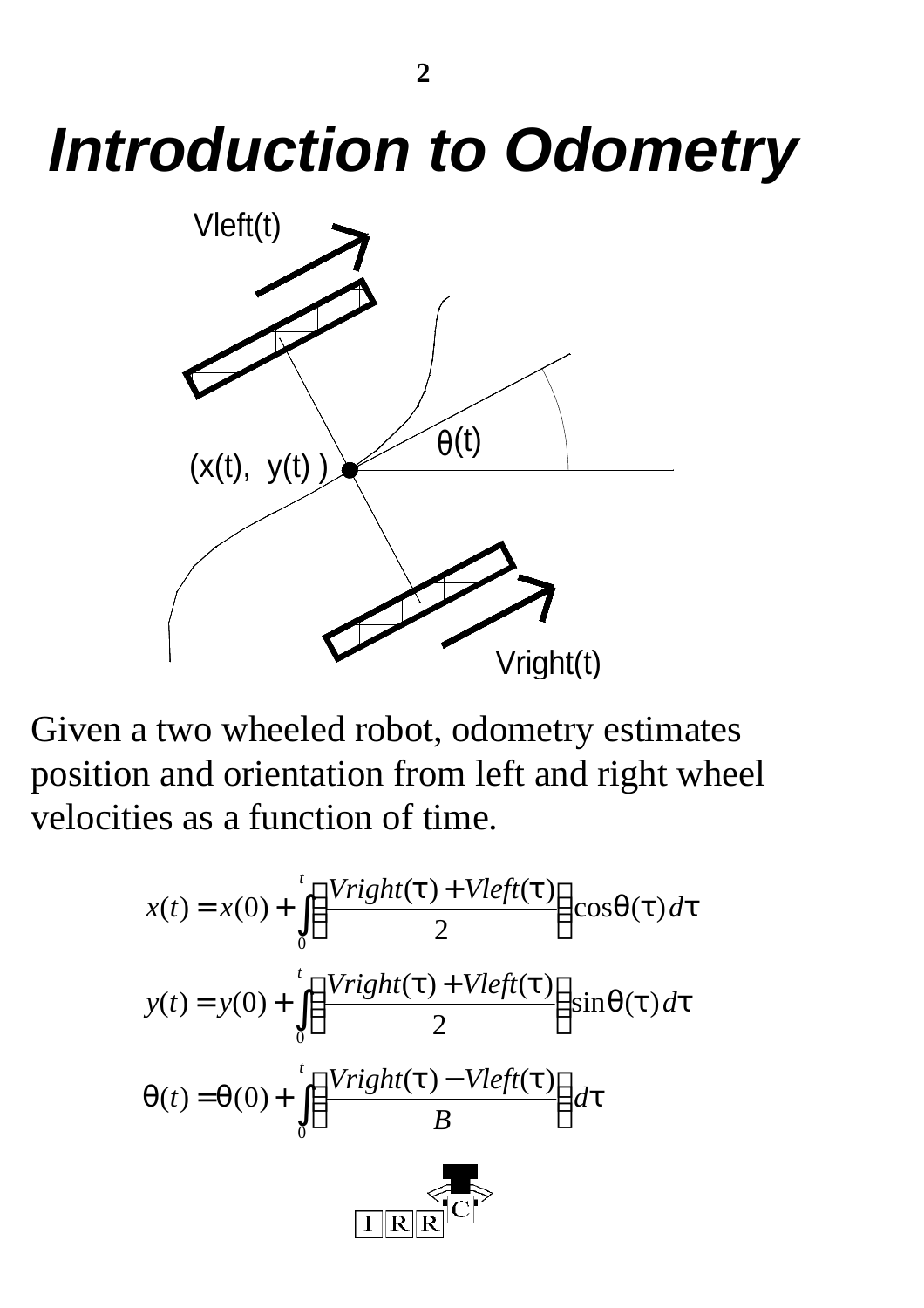A discrete time implementation of these equations is



 $d_R$ ,  $d_L$  are right and left wheel distances covered between time steps *k-1* and *k*.

State error covariance matrix,  $Cov(S_k)$ , is useful in:

- localisation data fusion with other sensors
- map building applications, eg Kalman Filter.

Propagation of  $Cov(S_k)$  is often implemented with linearisation (assuming input errors independent from state errors):

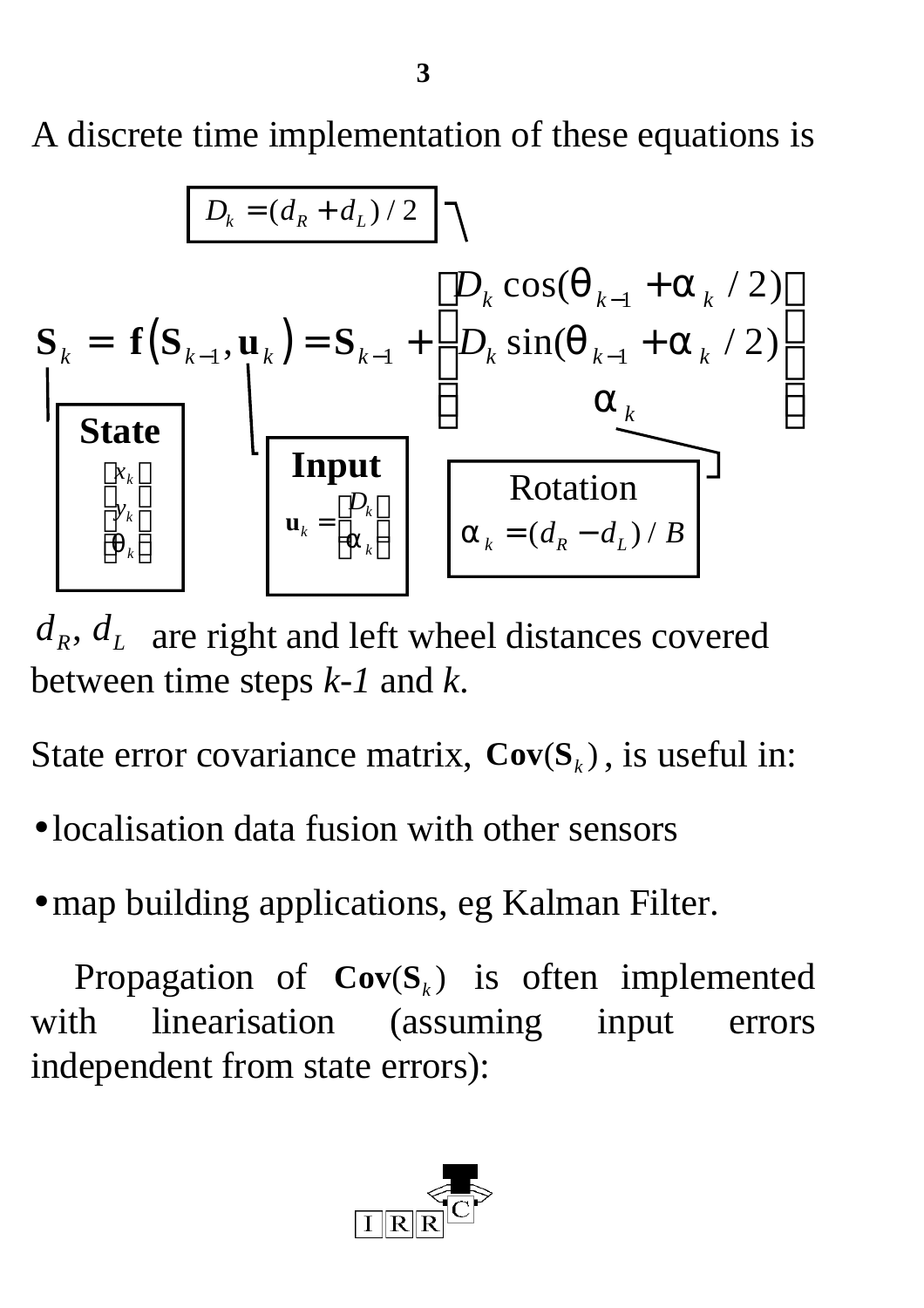Cov(S<sub>k</sub>) = 
$$
(\nabla_{\mathbf{s}} \mathbf{f})
$$
 Cov(S<sub>k-1</sub>) (i,j) element  $\left[\frac{\mathbf{y}_{i}}{\mathbf{y}_{s}}\right]$   
\n
$$
+ (\nabla_{\mathbf{u}} \mathbf{f})
$$
 Cov(S<sub>k-1</sub>)  $(\nabla_{\mathbf{s}} \mathbf{f})^{T}$   
\n
$$
+ (\nabla_{\mathbf{u}} \mathbf{f})
$$
 Cov( $\mathbf{u}_{k}$ )  $(\nabla_{\mathbf{u}} \mathbf{f})^{T}$  ( $\omega \omega$ )  
\n
$$
(\nabla_{\mathbf{u}} \mathbf{f})^{T}
$$
 (  $\omega \omega$ )  
\n
$$
(\nabla_{\mathbf{u}} \mathbf{f})^{T}
$$
 (  $\omega \omega$ )  
\n
$$
(\nabla_{\mathbf{u}} \mathbf{f})^{T}
$$
 (  $\omega \omega$ )  
\n
$$
(\nabla_{\mathbf{u}} \mathbf{f})^{T}
$$
 (  $\omega \omega$ )  
\n
$$
\left[\nabla_{\mathbf{u}}^{2}
$$
 (  $\omega$ )  
\n
$$
\left[\nabla_{\mathbf{u}}^{2}
$$
 (  $\omega$ )  
\n
$$
\omega
$$

This popular model is **INCONSISTENT**! Here's why: Suppose  $S_{k-1} = \begin{bmatrix} 0 & 0 & 0 \end{bmatrix}^T$  $\mathbf{C}_-$ <sub>1</sub> = [0 0 0]<sup>T</sup> and **Cov**( $\mathbf{S}_k$ .  $_1$ ) = **0**. Consider two scenarios:

$$
\mathbf{u}_{k0} = [D \quad 0]^T \text{ with } \mathbf{Cov}(\mathbf{u}_{k0}) = \begin{bmatrix} \mathbf{s}_D^2 & 0 \\ 0 & \mathbf{s}_a^2 \end{bmatrix}.
$$
  
From  $(\omega \omega)$  above  

$$
\mathbf{Cov}(\mathbf{S}_{k+1}) = \begin{bmatrix} \mathbf{s}_D^2 & 0 & 0 \\ 0 & D^2 \mathbf{s}_a & D \mathbf{s}_a^2 \\ 0 & D \mathbf{s}_a^2 & \mathbf{s}_a^2 \end{bmatrix}
$$

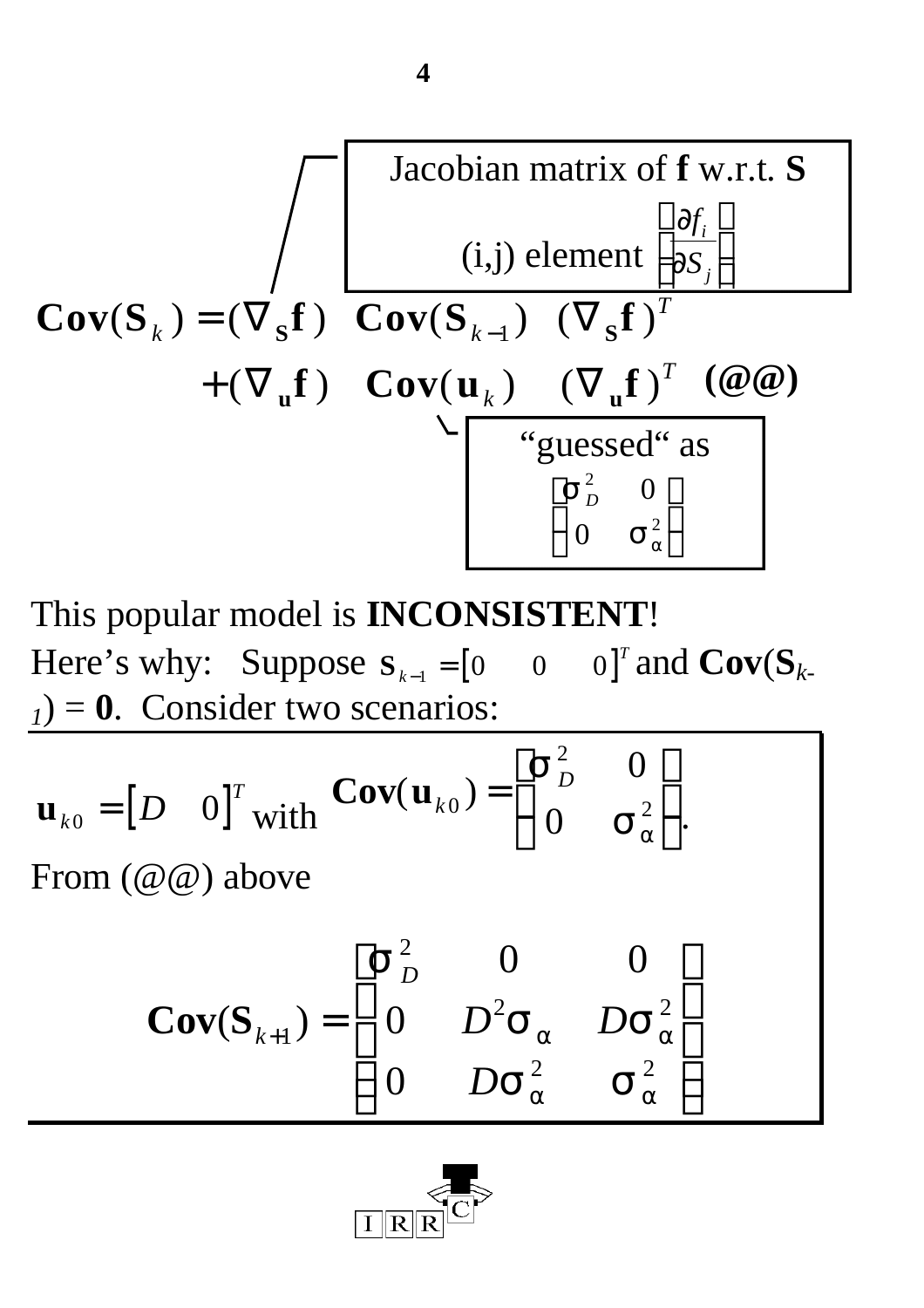Same path, but two half distance steps:  $\mathbf{u}_k = [D \mid 2 \quad 0]^T$  followed by  $\mathbf{u}_{k+1} = [D \mid 2 \quad 0]^T$  $Cov(\mathbf{u}_{k}) = Cov(\mathbf{u}_{k+1})$ /  $\mathbf{K}^{\prime}$  **cov**( $\mathbf{u}_{k+1}$ ) –  $\begin{pmatrix} 0 & \mathbf{s}_{a}^{2} \end{pmatrix}$  $=\mathbf{Cov}(\mathbf{u}_{k+1})=\begin{bmatrix} \mathbf{D} & b \end{bmatrix}$  $\mathsf{I}$  $\lfloor$  $\overline{\phantom{a}}$  $\overline{\phantom{a}}$  $\rfloor$  $_{+1}) = \begin{vmatrix} 1 & 1 \\ 0 & 0 \end{vmatrix}$ 2 2 2 0 0  $\mathbf{s}_a^2/2$ *s*  $S_a^2$ 

(covariances add for independent **u** errors)

Applying (@@) twice,

$$
Cov(S_{k+1}) = \begin{bmatrix} s_{D}^{2} & 0 & 0 \\ 0 & \frac{5}{8} D^{2} s_{a} & \frac{3}{4} D s_{a}^{2} \\ 0 & \frac{3}{4} D s_{a}^{2} & s_{a}^{2} \end{bmatrix}
$$



The model is not physically based and does not accumulate errors correctly.

Analogous to *lumped* model of a transmission line versus *distributed* model.

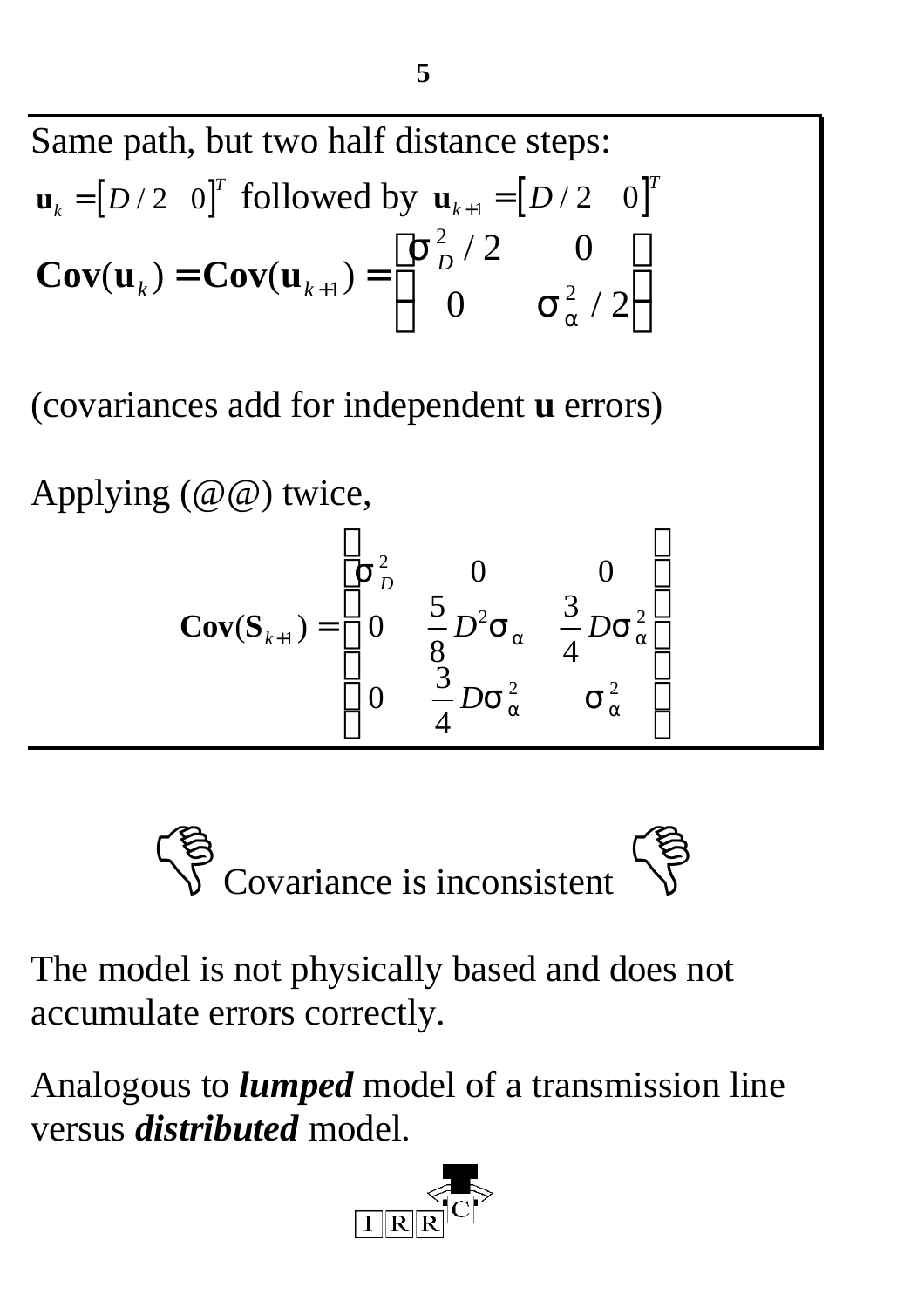To overcome the problem, small time steps can be employed and covariance updated frequently.

=> computationally expensive and analogous to numerical integration.

This paper develops a *physically based* approach and performs closed form odometry error *integration* for constant curvature paths.

Odometry error covariance can then be updated only when required or at the end of path segments.

Accuracy improved and computation saved  $\mathbb{R}$ 

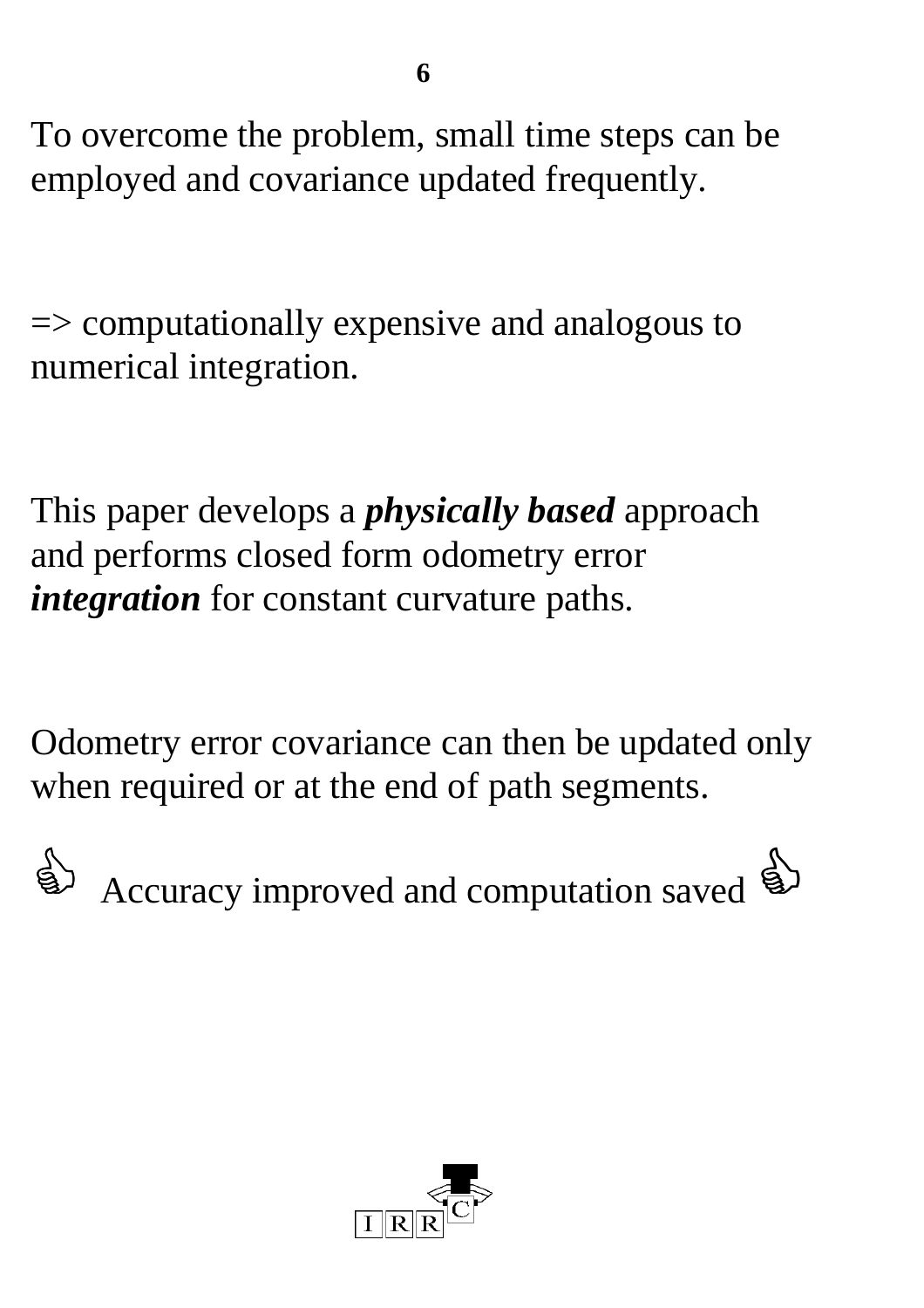# *Robot Design and Modelling Assumptions*

A new robot, called **Werrimbi,** has been designed for *accurate odometry* and ultrasonic sensor array experiments.



(Werrimbi - Australian aboriginal for bat.)

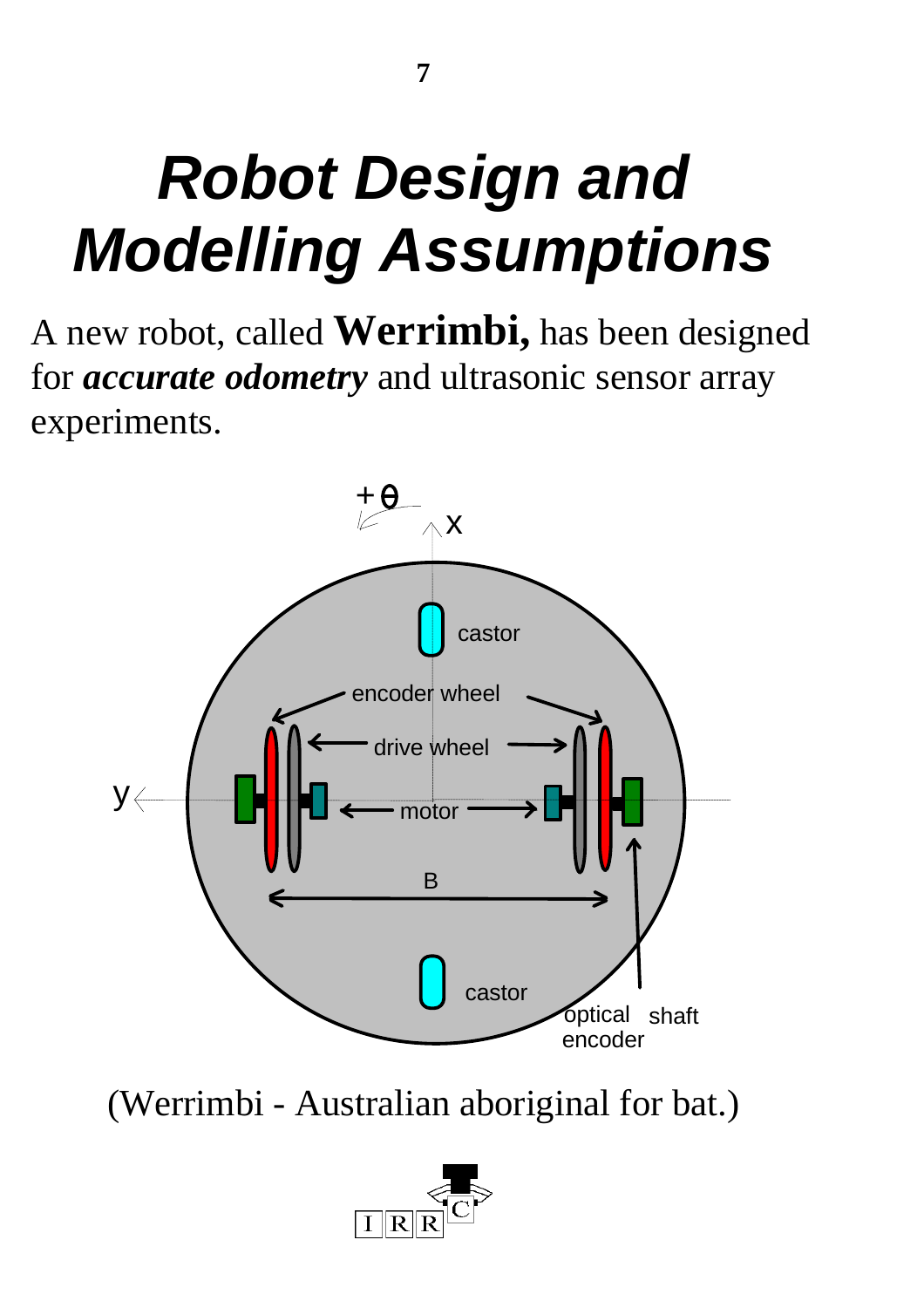### **Features**:

- Separate unloaded encoder wheels mounted on linear bearings - *wheel slippage reduced*.
- •Odometry wheels have narrow edged contact with floor - *reduces wheel separation uncertainty B*.

### **Modelling Assumptions**:

- Due to independent suspension, odometry errors on left wheel are assumed independent of the right wheel errors.
- Errors in one segment of travel are independent of the next segment.
- Errors assumed to be additive zero mean white noise.

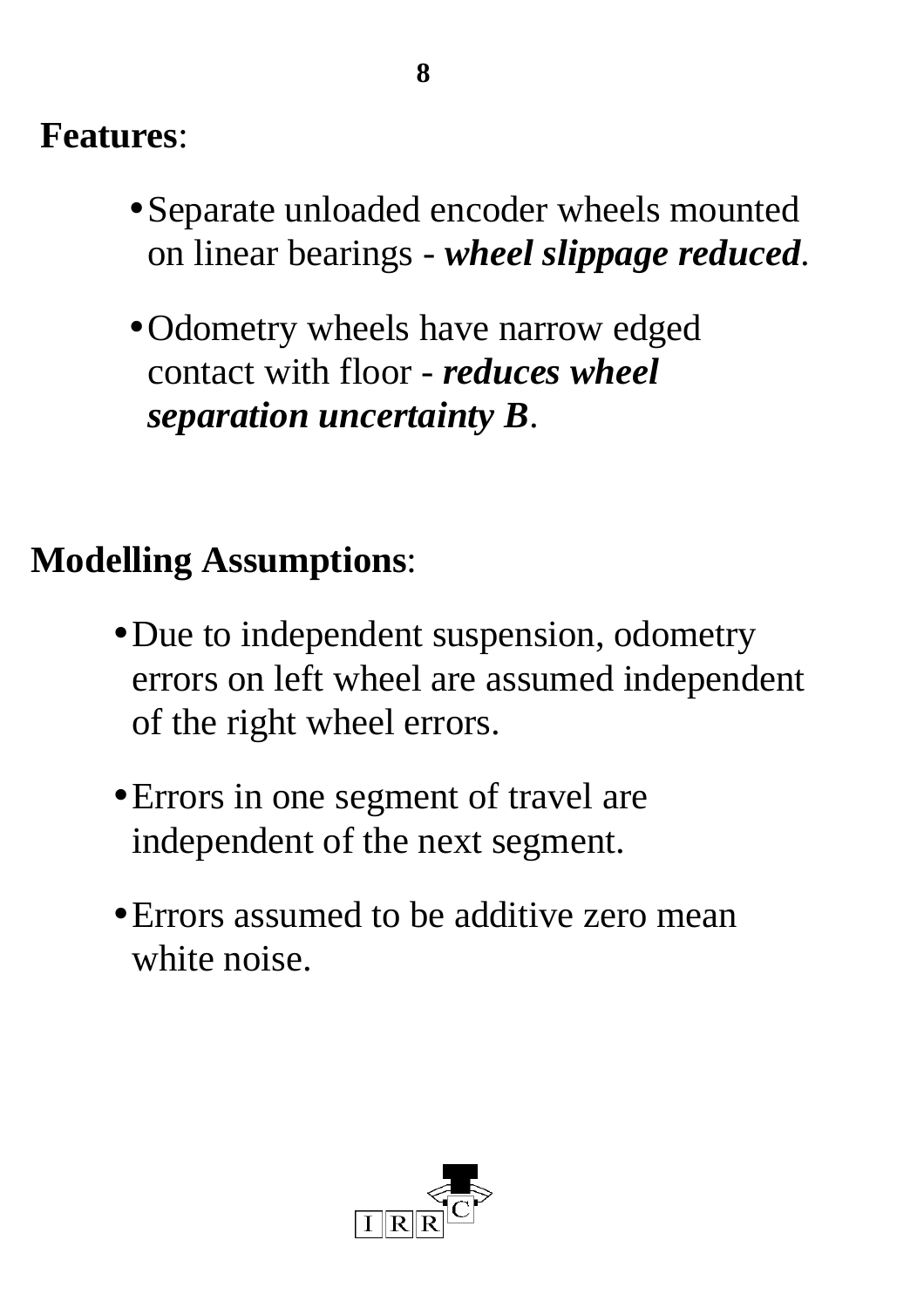The error *variance* of accumulated travel is the sum of each statistically independent variance per small length of travel. This implies error variance is proportional to distance travelled:

$$
\boldsymbol{S}_L^2 = k_L^2 |d_L| \qquad \boldsymbol{S}_R^2 = k_R^2 |d_R|
$$

Calibration of systematic odometry errors is performed using the University of Michigan bench mark test UMBmark:

Borenstein, J. and Feng, L. "UMBmark - A method for Measuring, Comparing, and Correcting Deadreckoning Errors in Mobile Robots.", Technical Report UM-MEAM-94-22, University of Michigan - also in IEEE Trans R&A Dec 1996.

This derives correction factors for the wheel separation *B* and diameters based on mean odometry errors on 5 CW and 5 CCW traversals of a 4 m square.

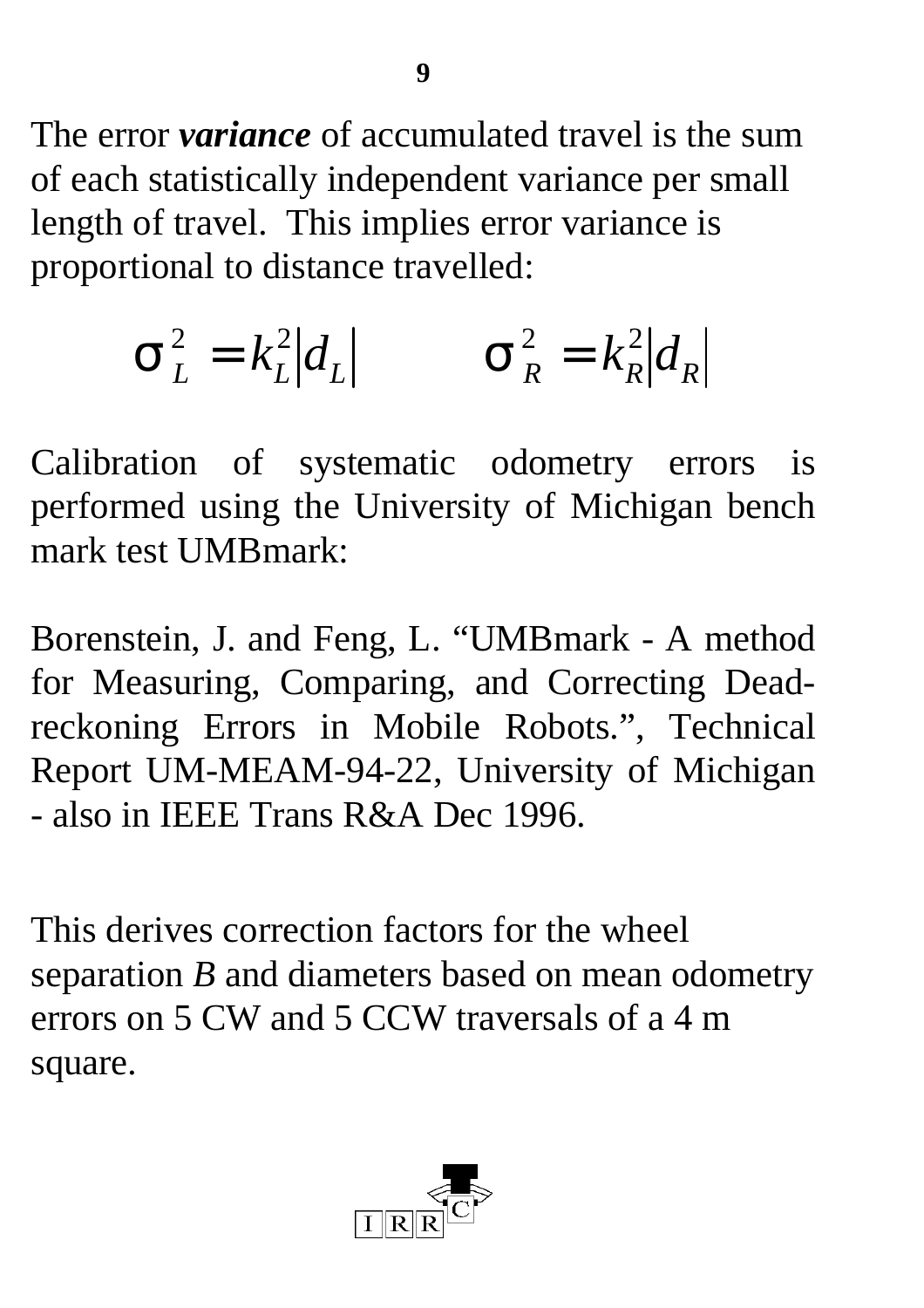# *The New Non-systematic Error Model*

- •Robot path treated as consisting of *k* small segments. Propagation of error covariance is performed *k* times to obtain the error covariance of the final state.
- A closed form solution is presented, as k approaches infinity, for a general circular arc path.
- •Special cases of straight line and on-spot turn paths are obtained by suitably taking limits.

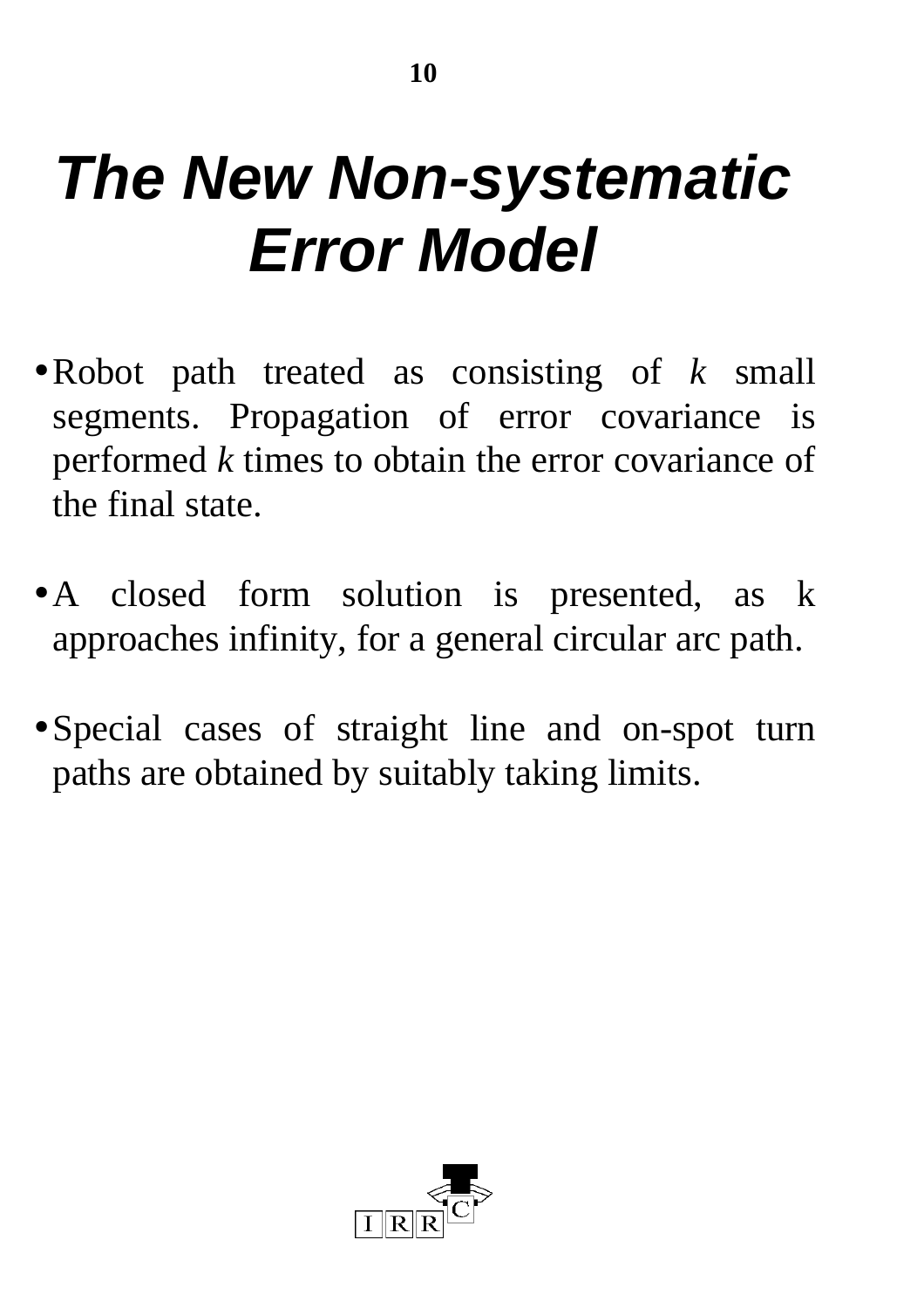

Over an infinitesimal time increment, the speed of the wheels can be assumed constant => path has constant radius of curvature:

$$
r_k = \frac{B}{2} \left( \frac{L_k + R_k}{L_k - R_k} \right)
$$

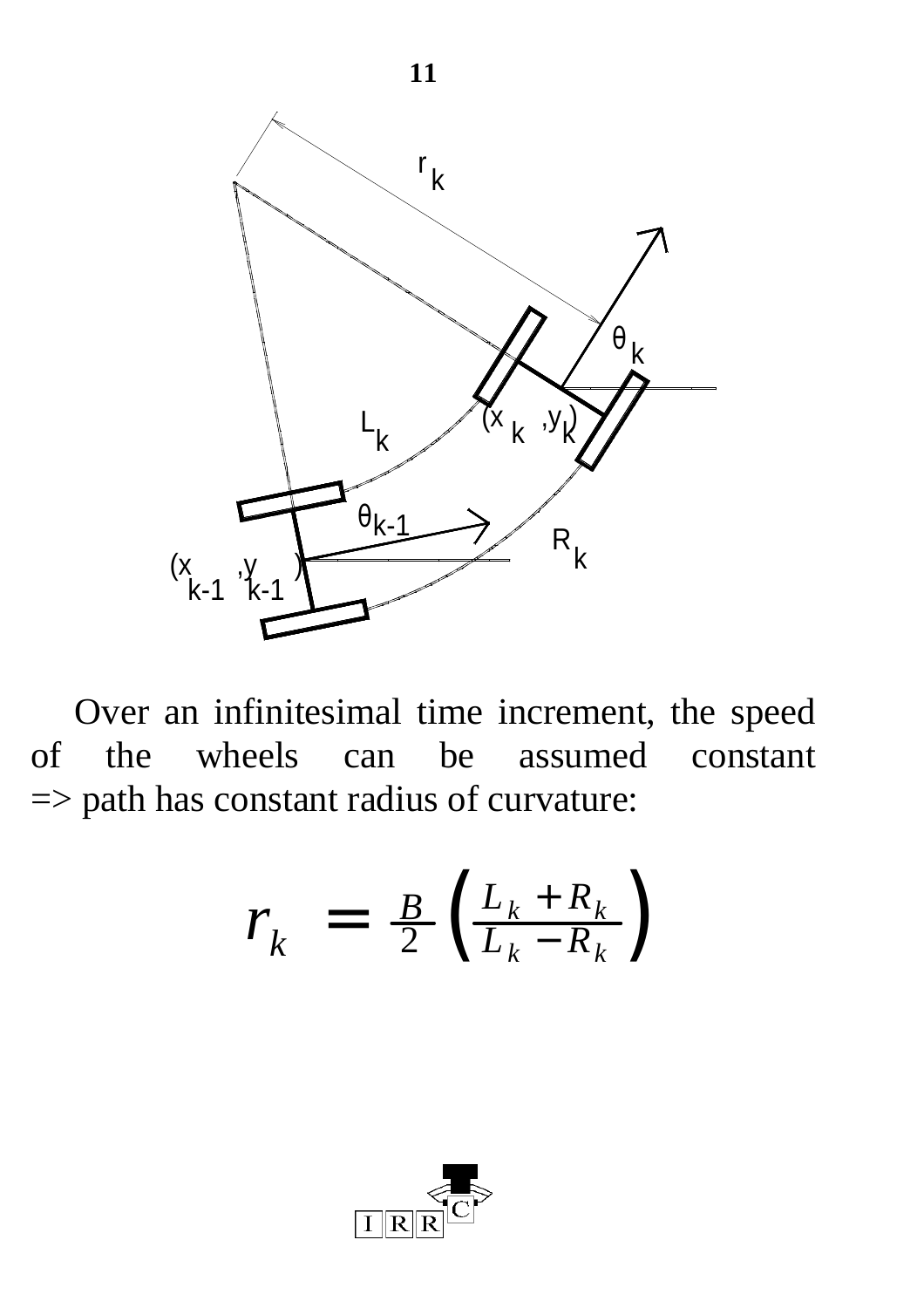$$
\mathbf{S}_{k} = \mathbf{S}_{k-1} + \begin{bmatrix} r_{k} \left[ \sin \mathbf{q}_{k-1} - \sin \left( \mathbf{q}_{k-1} + \frac{R_{k} - L_{k}}{B} \right) \right] \\ r_{k} \left[ \cos \left( \mathbf{q}_{k-1} + \frac{R_{k} - L_{k}}{B} \right) - \cos \mathbf{q}_{k-1} \right] \\ \frac{R_{k} - L_{k}}{B} \end{bmatrix}
$$
  
=  $\mathbf{f}(\mathbf{S}_{k-1}, \mathbf{u}_{k})$ 

where 
$$
\mathbf{u}_k = \begin{bmatrix} L_k & R_k \end{bmatrix}^T
$$
.

The expression for covariance propagation can be recursively expanded

$$
\mathbf{Cov}(\mathbf{S}_k) = \nabla_{\mathbf{S}_k} \mathbf{f} \quad \mathbf{Cov}(\mathbf{S}_{k-1}) \quad \nabla_{\mathbf{S}_k} \mathbf{f}^T + \nabla_{\mathbf{u}_k} \mathbf{f} \quad \mathbf{Cov}(\mathbf{u}_k) \quad \nabla_{\mathbf{u}_k} \mathbf{f}^T
$$
\n
$$
= \left( \prod_{i=1}^k \nabla_{\mathbf{S}_i} \mathbf{f} \right) \mathbf{Cov}(\mathbf{S}_0) \left( \prod_{i=1}^k \nabla_{\mathbf{S}_i} \mathbf{f} \right)^T
$$
\n
$$
+ \sum_{i=1}^k \left\{ \left( \prod_{j=i+1}^k \nabla_{\mathbf{S}_j} \mathbf{f} \right) \mathbf{Cov}(\mathbf{u}_k) \left( \prod_{j=i+1}^k \nabla_{\mathbf{S}_j} \mathbf{f} \right)^T \right\}
$$

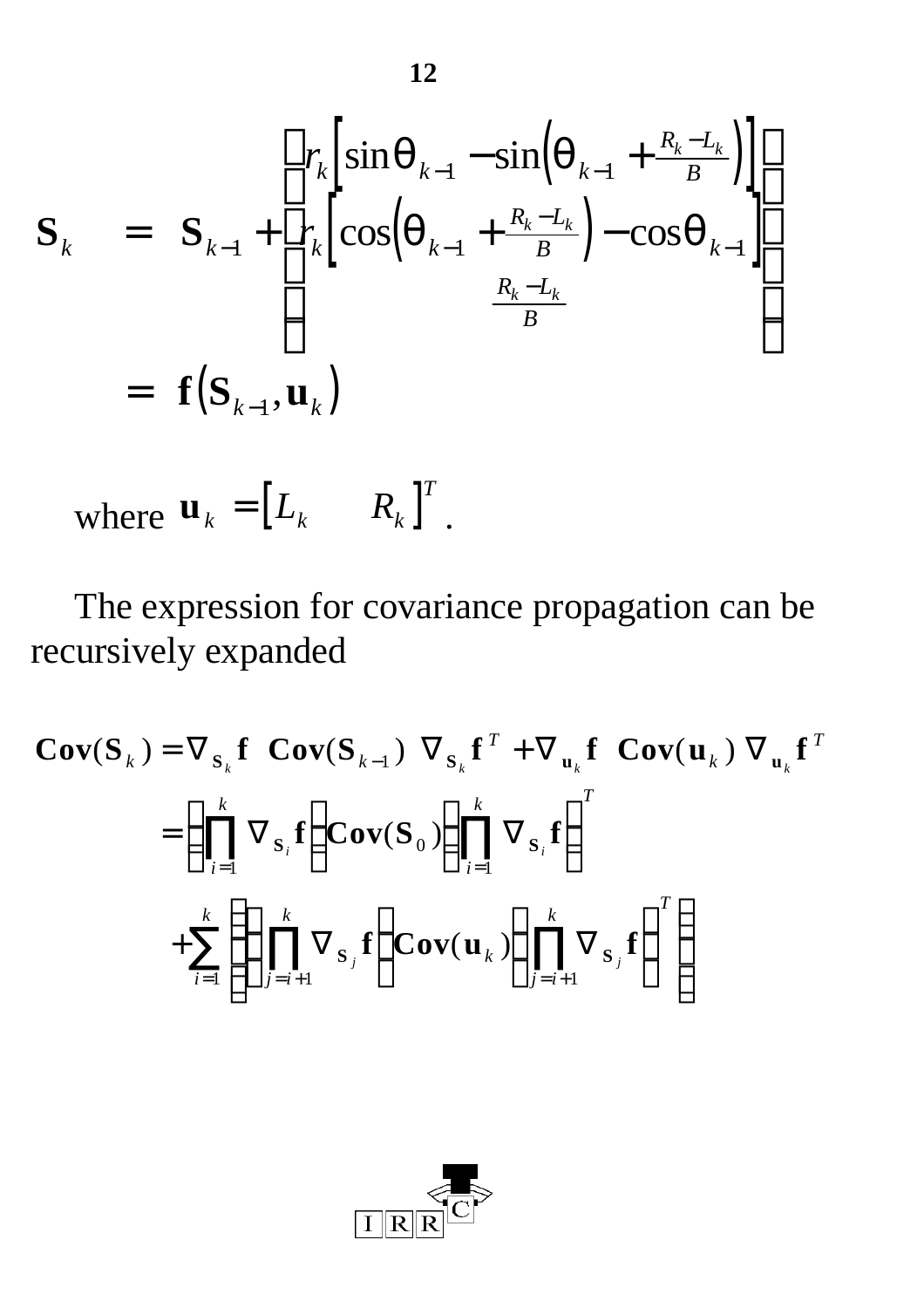Let *Li* , *Ri* denote the small increments in wheel turn at the  $i<sup>th</sup>$  segment.

For circular arc motion,  $L = kL_i$ ,  $R = kR_i$ .



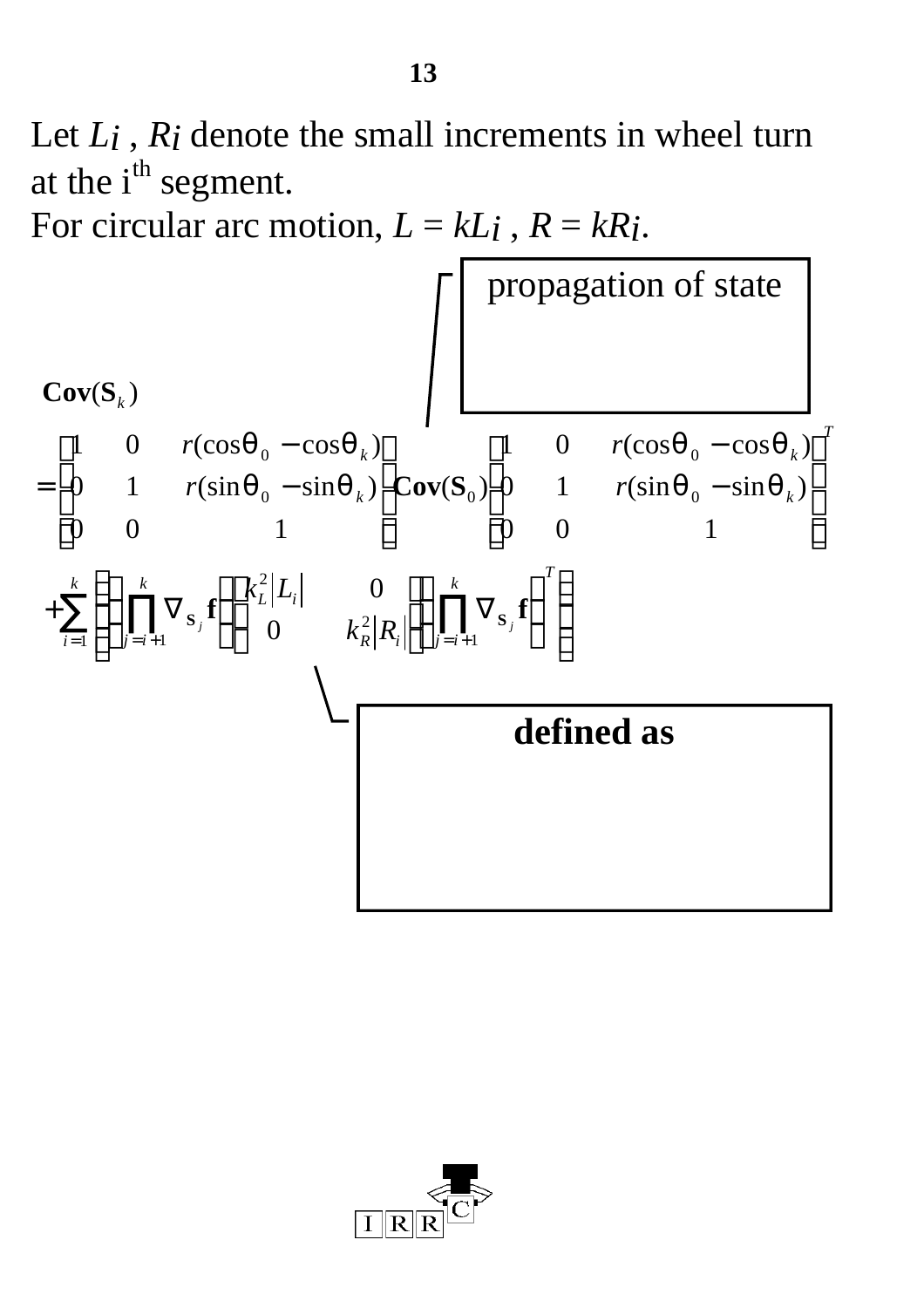As  $k \rightarrow \infty$  (and considerable integration!)

$$
Cov(U_k)_{1,1} = \frac{-2rc_1}{(L-R)^2} (\sin \boldsymbol{q}_0 - \sin \boldsymbol{q}_k) \cos \boldsymbol{q}_k + (\frac{r}{B} \cos \boldsymbol{q}_k)^2 c_2
$$
  
\n
$$
-\frac{Bc_3}{4(L-R)^3} [2(\boldsymbol{q}_k - \boldsymbol{q}_0) - \sin(2\boldsymbol{q}_0) + \sin(2\boldsymbol{q}_k)]
$$
  
\n
$$
Cov(U_k)_{2,2} = \frac{-2rc_1}{(L-R)^2} (\cos \boldsymbol{q}_k - \cos \boldsymbol{q}_0) \sin \boldsymbol{q}_k + (\frac{r}{B} \sin \boldsymbol{q}_k)^2 c_2
$$
  
\n
$$
-\frac{Bc_3}{4(L-R)^3} [2(\boldsymbol{q}_k - \boldsymbol{q}_0) + \sin(2\boldsymbol{q}_0) - \sin(2\boldsymbol{q}_k)]
$$
  
\n
$$
Cov(U_k)_{3,3} = \frac{c_2}{B^2}
$$

$$
Cov(U_k)_{1,2} = \frac{-rc_1}{(L-R)^2} \left(\cos(2\boldsymbol{q}_k) - \cos(\boldsymbol{q}_0 + \boldsymbol{q}_k)\right) + \frac{c_2}{2} \left(\frac{r}{B}\right)^2 \sin(2\boldsymbol{q}_k)
$$
  
 
$$
- \frac{Bc_3}{4(L-R)^3} \left[\cos(2\boldsymbol{q}_0) - \cos(2\boldsymbol{q}_k)\right]
$$
  
\n
$$
Cov(U_k)_{1,3} = \frac{c_1}{(L-R)^2} \left(\sin \boldsymbol{q}_0 - \sin \boldsymbol{q}_k\right) - \frac{rc_2}{B^2} \cos \boldsymbol{q}_k
$$
  
\n
$$
Cov(U_{k})_{2,3} = \frac{c_1}{(L-R)^2} \left(\cos \boldsymbol{q}_k - \cos \boldsymbol{q}_0\right) - \frac{rc_2}{B^2} \sin \boldsymbol{q}_k
$$

#### where

$$
c_1 = k_R^2 |R|L + k_L^2 R |L|
$$
  
\n
$$
c_2 = k_R^2 |R| + k_L^2 |L|
$$
  
\n
$$
c_3 = k_R^2 L^2 |R| + k_L^2 R^2 |L|
$$

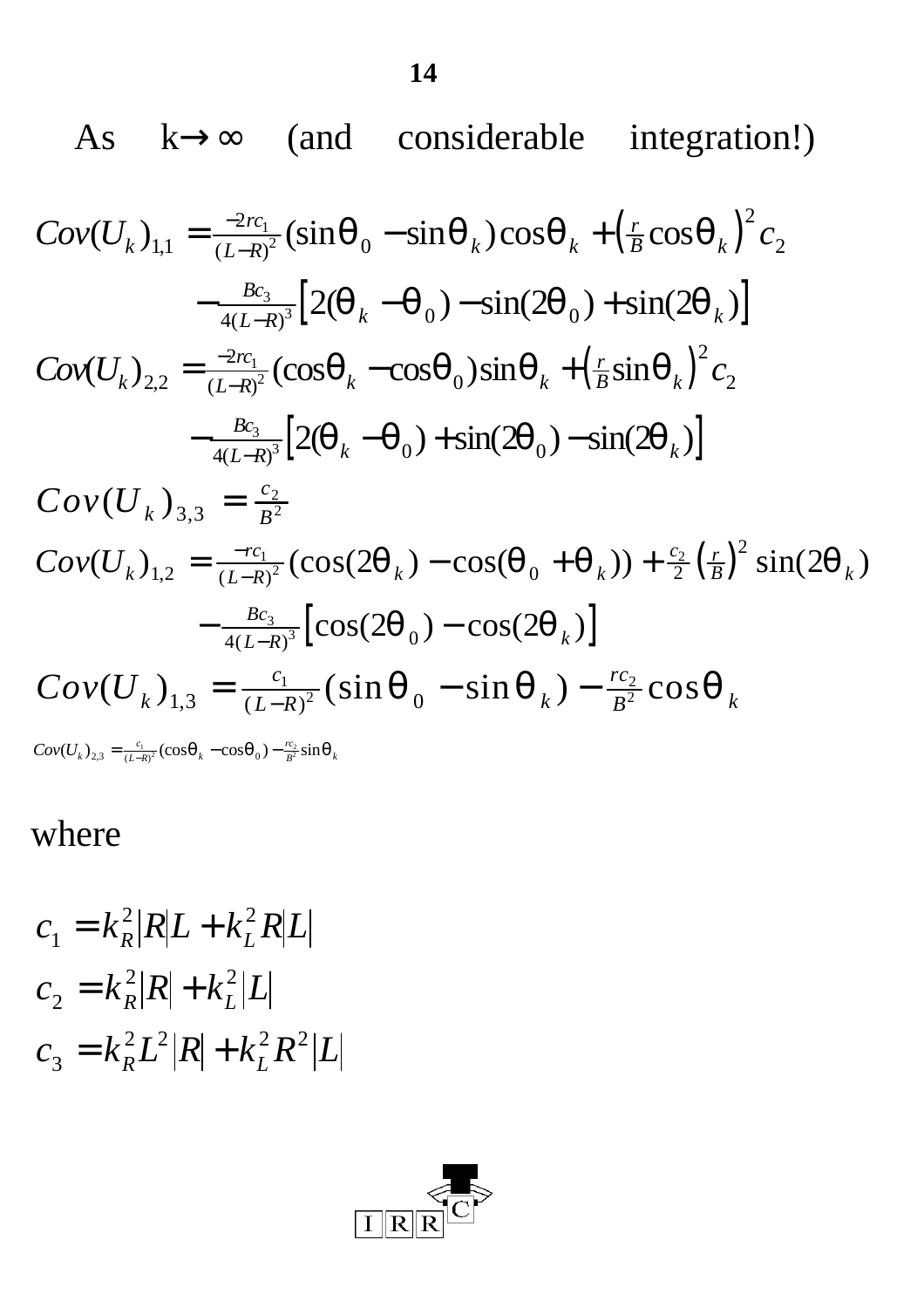- These equations remove the need to incrementally update the covariance matrix in small time steps.
- As closed form expressions, they are applicable to any circular arc motion with constant radius of curvature.

## **Straight Line Path:**

Limiting case when  $L, R \rightarrow D$  and  $\theta_{k-} > \theta_0$ .

Contrary to popular assumptions, our model predicts:

- error variance perpendicular to motion is proportional **D 3** ,
- variance in the direction of motion is only proportional to **D**.

**Rotation about the centre of wheel axle** is another special case easily handled.

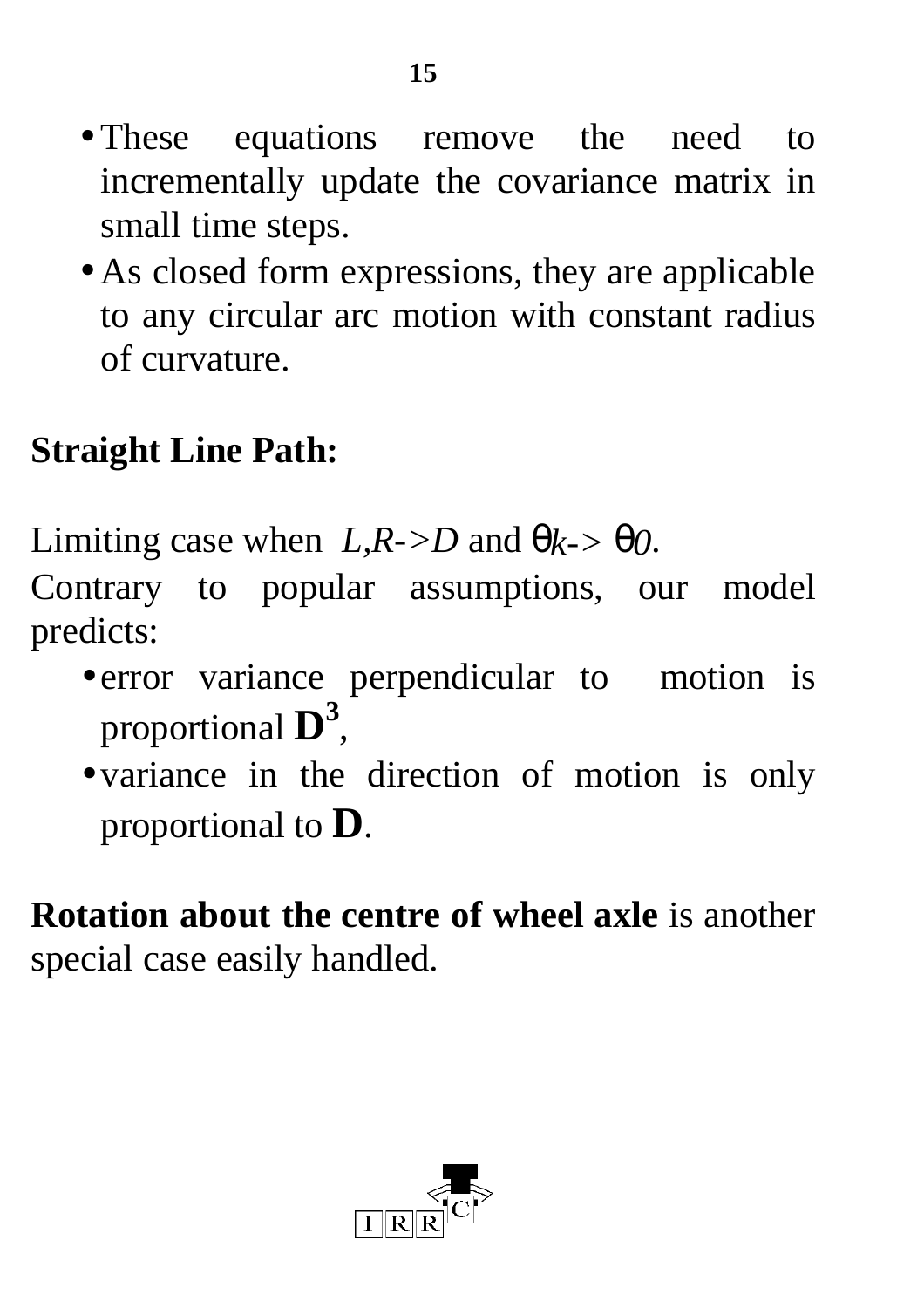This odometry error covariance model is *consistent* unlike the models presented in the literature.

> Error covariance propagation in multiple parts generates exactly the same result as a single part.

The model is computationally *inexpensive*:

Covariance updates can be performed at the end of paths.

Paths with varying radius of curvature need to be broken up into shorter paths with approximately constant curvature.

The model is physically based:

Just two wheel error parameters are required for calibrating the error model:  $k_L$  and  $k_R$ 

These parameters are determined by the floor surface, wheel traction and wheel imperfections.



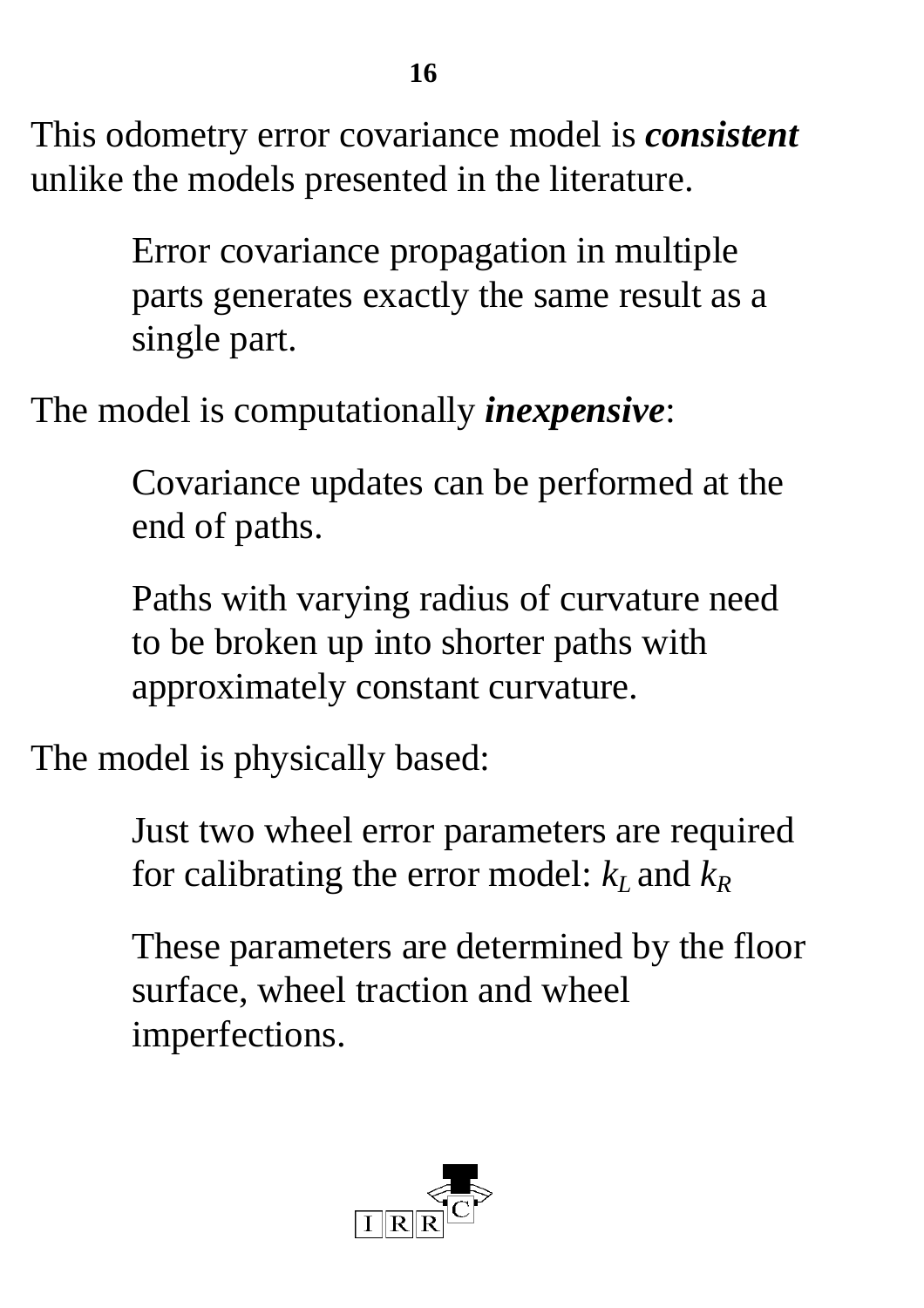# *Implementation and Results*

# **Systematic Errors**

Wheel encoder measurements were used to calculate the perceived final state of the robot.

A sonar array on the robot was to used to estimate robot position and orientation by sensing reference walls.

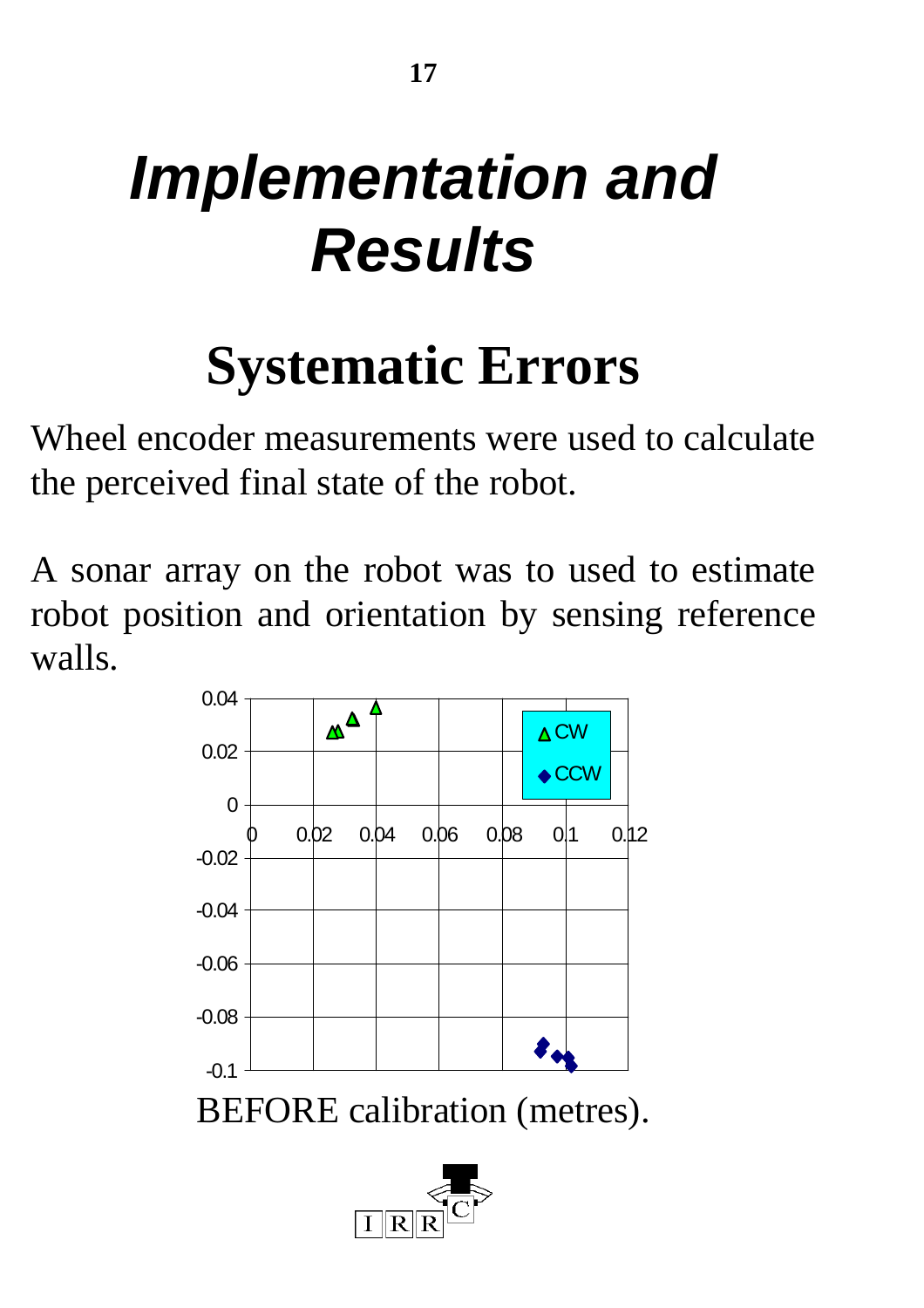

After Calibration (UMBmark in metres)

#### Key results before and after calibration

|                     | <b>Before</b> | After |
|---------------------|---------------|-------|
| $X_{c.g.,CCW}(mm)$  |               | $-26$ |
| $y_{c.g.,CCW}$ (mm) | -94           | 16    |
| $X_{c.g., CW}$ (mm) | 32            | 1.5   |
| $y_{c.g., CW}$ (mm) | 31            | 11    |
| $E_{max\,yst}$ (mm) | 135           |       |

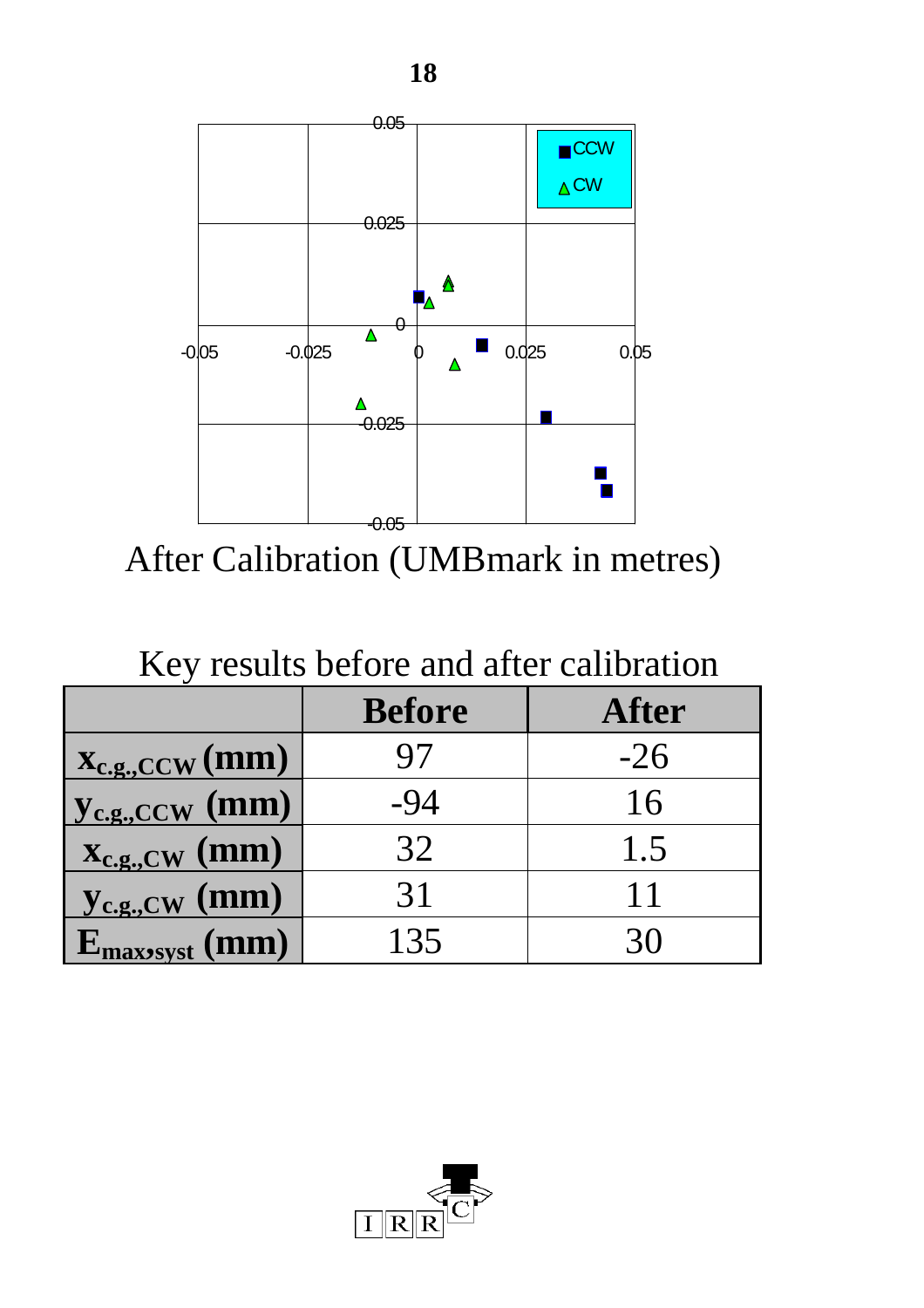Comparison of dead-reckoning accuracy and cost. The first four sets of figures are obtained from [Borenstein and Feng]

| Vehicle            | $E_{\rm maxssyst}$ | Cost (US\$) |
|--------------------|--------------------|-------------|
| <b>TRC LabMate</b> | average 27         | 10K         |
| Cybermotion        | 63                 | $<$ 50K     |
| K2A                |                    |             |
| <b>CLAPPER</b>     | 22                 | 30K         |
| Andros with        | 74                 |             |
| Trailer            |                    |             |
| Werrimbi           | 30                 |             |

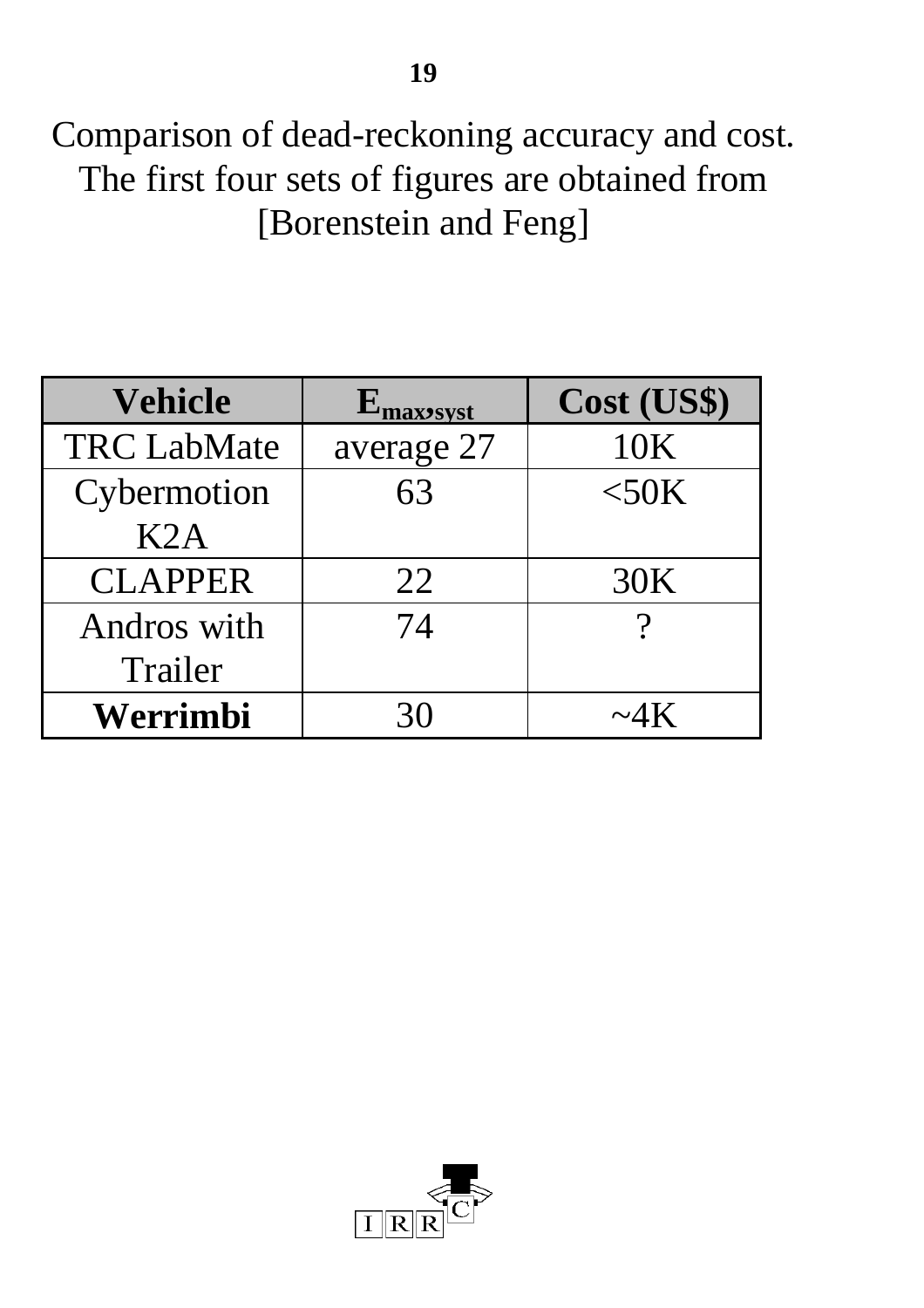## **Computation of Non-systematic Error Parameters**

After calibration, Werrimbi:

- sensed two reference walls with sonar
- moved forwards 10 metres
- moved backward 10 metres
- re-sensed the two reference walls

Position estimation from sonar sensing and odometry reading was compared.

The process was repeated 60 times in a 5 hour duration.

Errors in x, y and  $\theta$  are plotted. Fitted values of  $k_L$ =0.00040m<sup>1/2</sup>,  $k_R$ =0.00058m<sup>1/</sup> are shown with their error ellipses.

The solid ellipses belong to the real data whereas the dashed ellipses are generated with the  $k_R$  and  $k_L$ obtained by trial and error.

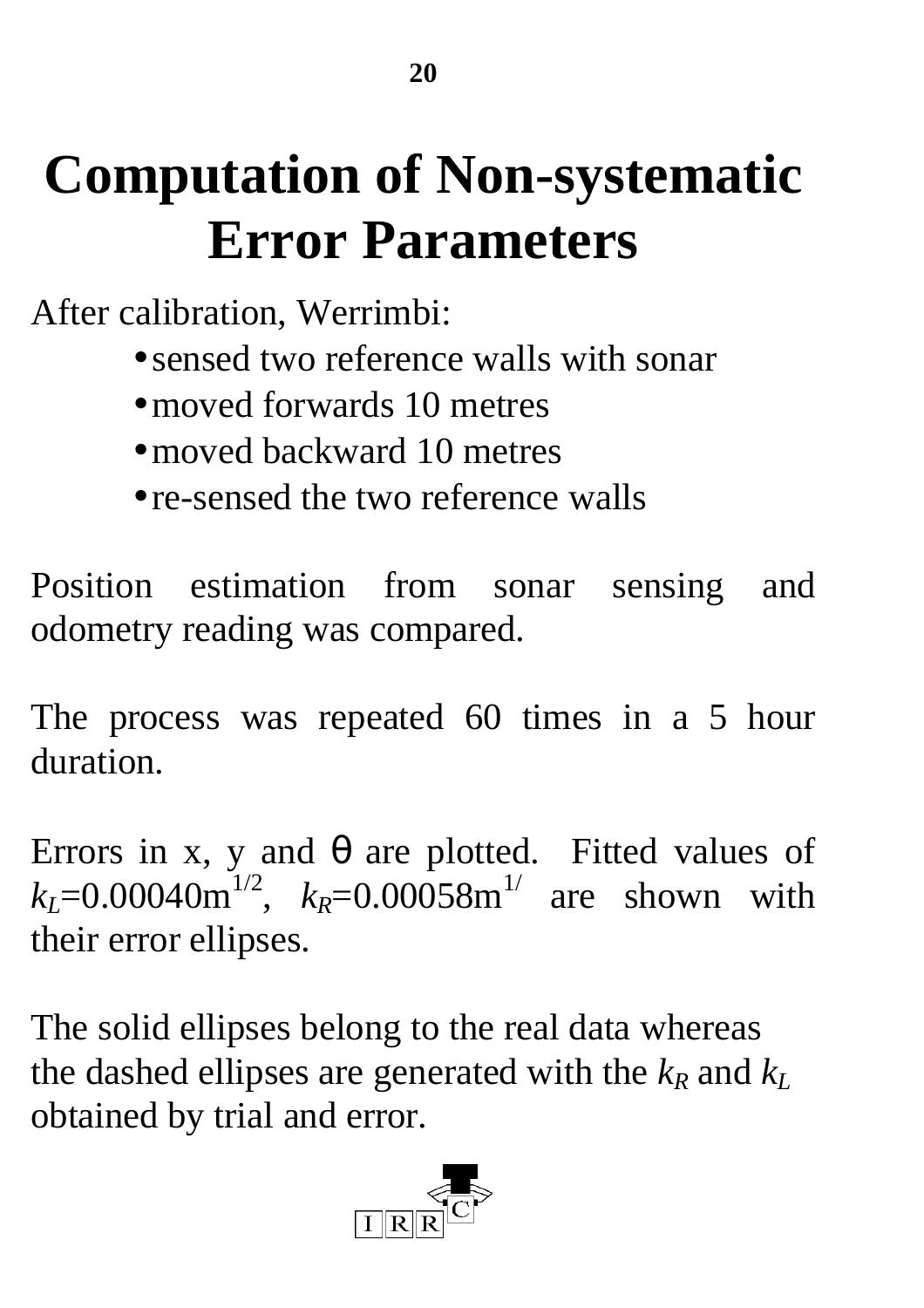.Y errors against X errors



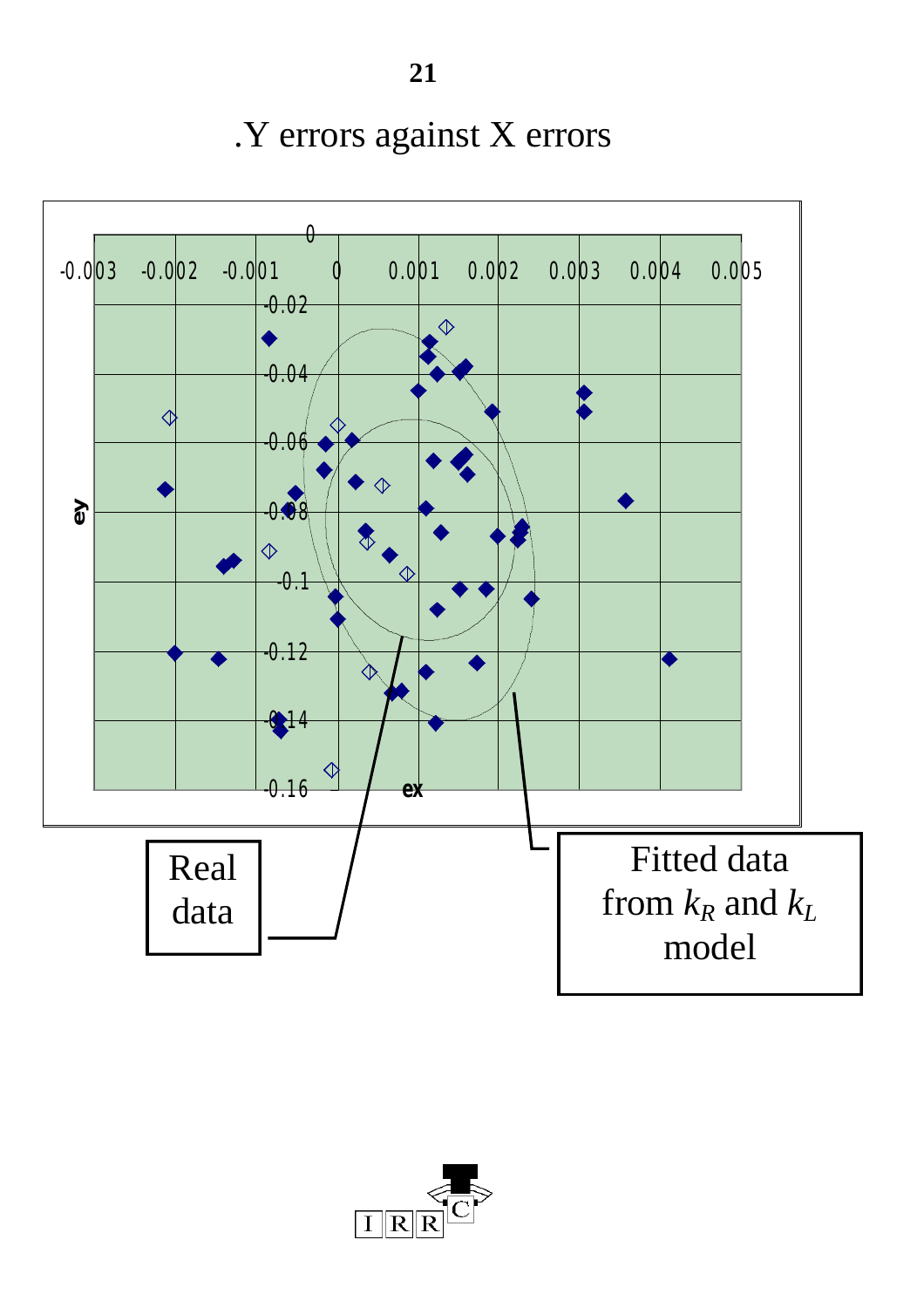1.00E-02  $\overline{\phantom{a}}$ 5.00E-03  $\vert \ \ \vert$  $0.00E + 00$ -0.003 -0.002 -0.001 0 0.001 0.002 0.003 0.004 0.005 -5.00E-03 -1.00E-02 **et** $-1.50E - 02$ × -2.00E-02  $-2.50E-02$ -3.00E-02 -3.50E-02 **ex**

### θ errors against X errors

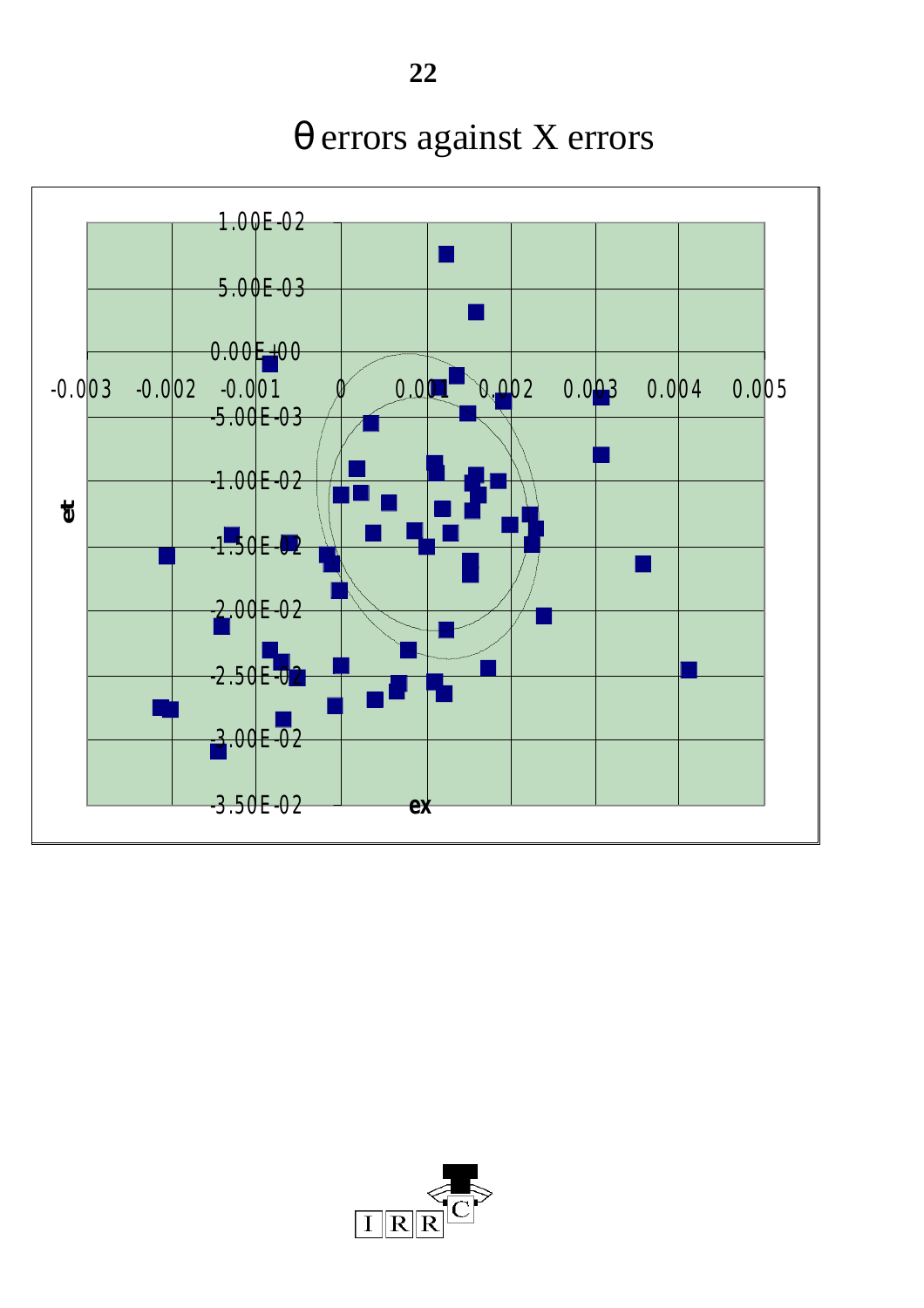



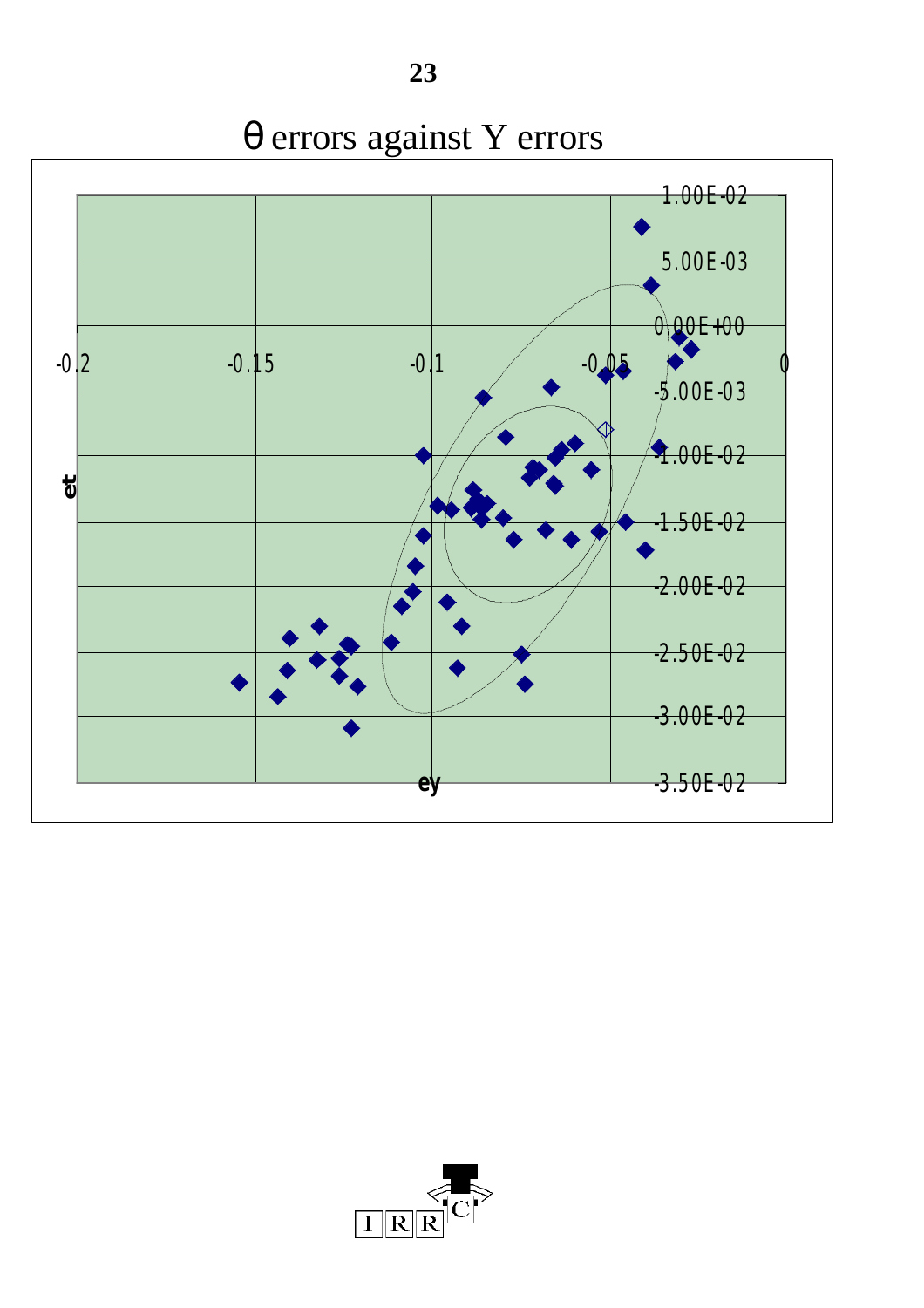## **Conclusions**

An accurate low cost odometry system has been presented comparable to the best reported system.

- A new first order odometry error model has been derived to consistently propagate error covariance following an arc, straight line or turn on the spot path. More complex paths can be approximated by these segments.
- •Considerable computation can be saved using the model since covariance is not be updated on each odometry position update.
- The model fits into a Kalman filter framework and its applied to sonar map building in another paper at this conference.

• The model cannot account for unexpected errors such as hitting a bump on the floor. External